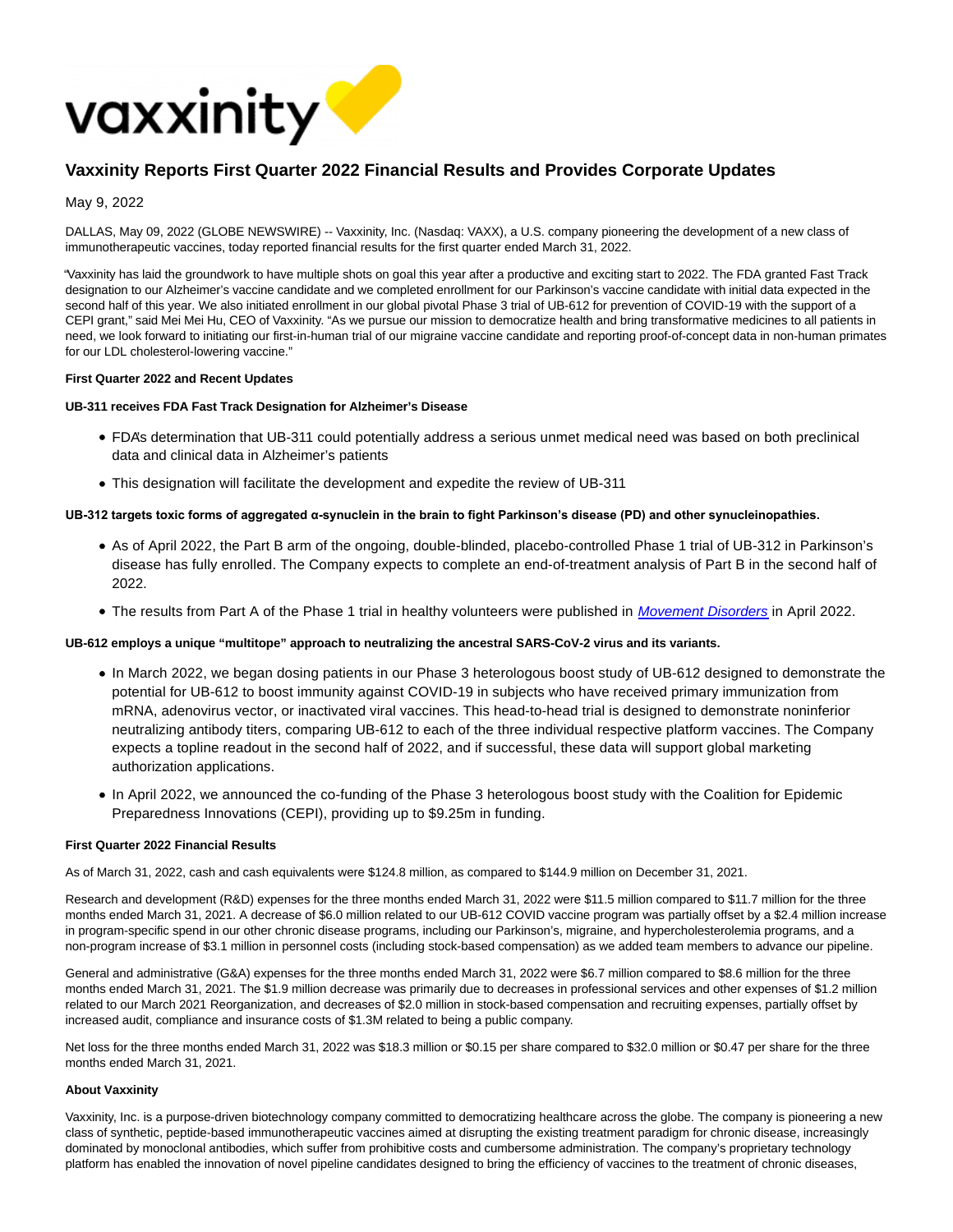including Alzheimer's, Parkinson's, migraine, and hypercholesterolemia. The technology is also implemented as part of a COVID-19 vaccine program. Vaxxinity has optimized its pipeline to achieve a potentially historic, global impact on human health.

For more information about Vaxxinity, Inc., visit http://www.vaxxinity.com and follow us on social media @vaxxinity.

#### **Forward-looking Statement**

This press release includes forward-looking statements within the meaning of the Private Securities Litigation Reform Act of 1995. The use of certain words, including "expect," "potential," "may," "continue," "looking forward," and "will" and similar expressions, are intended to identify forward-looking statements. These forward-looking statements involve substantial risks and uncertainties, including statements that are based on the current expectations and assumptions of Vaxxinity's management about the development of a new class of immunotherapeutic vaccines and the innovation and efficacy of Vaxxinity's product candidates. Various important factors could cause actual results or events to differ materially from those that may be expressed or implied by our forward-looking statements, as highlighted in the "Special Note Regarding Forward-Looking Statements" and "Management's Discussion and Analysis of Financial Condition and Results of Operations" sections of Vaxxinity's Quarterly Report on Form 10-Q filed with the Securities and Exchange Commission (SEC) on May 9, 2022 and described in further detail under the "Risk Factors" section of Vaxxinity's Annual Report on Form 10-K filed with the SEC on March 24, 2022. The forward-looking statements are made as of this date and Vaxxinity does not undertake any obligation to update any forward-looking statements, whether as a result of new information, future events or otherwise, except as required by law.

# **VAXXINITY, INC. Statement of Operations (in Thousands)**

|                                                               | <b>Three Months Ended</b> |           |             |
|---------------------------------------------------------------|---------------------------|-----------|-------------|
|                                                               |                           | March 31, |             |
|                                                               | 2021                      |           | 2022        |
| Revenue                                                       | \$<br>17                  | \$        | $\Omega$    |
| Cost of revenue                                               |                           |           | 0           |
| Gross (loss) profit                                           | 16                        |           | 0           |
| Operating expenses:                                           |                           |           |             |
| Research and development                                      | 11,688                    |           | 11,478      |
| General and administrative                                    | 8,584                     |           | 6,686       |
| Total operating expenses                                      | 20,272                    |           | 18,164      |
| Loss from operations                                          | (20, 256)                 |           | (18, 164)   |
| Other (income) expense:                                       |                           |           |             |
| Interest expense, net                                         | 511                       |           | 100         |
| Change in fair value of convertible notes                     | 2,667                     |           | $\Omega$    |
| Change in fair value of simple agreement for future equity    | 8,365                     |           | 0           |
| Change in fair value of warrant liability                     | 214                       |           | 0           |
| Foreign currency loss, net                                    | 8                         |           | (1)         |
| Other (income) expense                                        | 11,765                    |           | 99          |
| Loss before income taxes                                      | (32,021)                  |           | (18, 263)   |
| Provision for income taxes                                    | 0                         |           | 0           |
| Net loss                                                      | \$<br>(32,021)            | \$        | (18, 263)   |
| Net loss per share, basic and diluted                         | (0.47)                    |           | (0.15)      |
| Weighted average common shares outstanding, basic and diluted | 68,550,993                |           | 125,709,613 |
|                                                               |                           |           |             |

|                                      | <b>VAXXINITY, INC.</b><br><b>Selected Balance Sheet Data</b><br>(in Thousands) |              |          |         |
|--------------------------------------|--------------------------------------------------------------------------------|--------------|----------|---------|
|                                      |                                                                                | December 31, | March 31 |         |
|                                      |                                                                                | 2021         | 2022     |         |
| Cash and cash equivalents            | \$                                                                             | 144,885      | S        | 124,766 |
| Total assets                         |                                                                                | 166,673      |          | 147,528 |
| Total liabilities                    |                                                                                | 38,054       |          | 34,873  |
| Total stockholder's equity (deficit) |                                                                                | 128,619      |          | 112,655 |